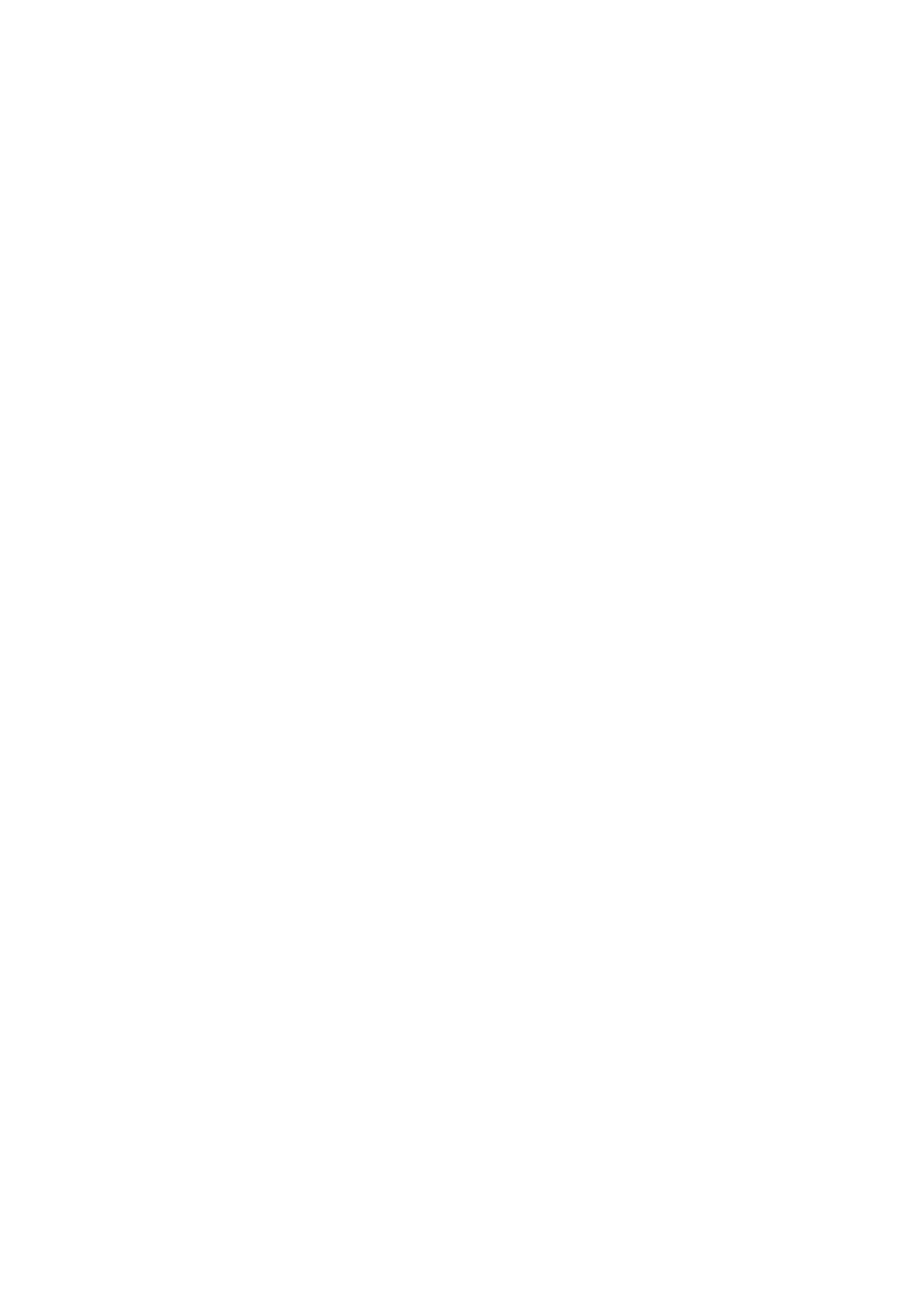versa."<sup>8</sup> Such a conception perfectly meets the requirement of social stability that is of concern to the functionalists. In this case, reciprocity is at the core of every interaction. But how does Parsons understand reciprocity, Gouldner asks, if not as a mere symmetrical phenomenon that ignores the degrees of relationships between agents? According to Gouldner, such reciprocity is nothing more than *complementariness*. He notes that the definition of complementariness is logical: the rights *x* of Ego are matched by the duties -*y* of Alter. Conversely, the duties *–x*  of Alter are matched by the rights *y* of Ego. Those are nothing more than *analytical* propositions stating that a specific right on one side *entails* a matching duty on the other. And yet the pragmatic approach requires more than this formal view: it *empirically* refers to the fact that every agent has at the same time rights and duties, at different levels and according to different roles. The system is therefore a more complex one, as is the interaction.

In order to deal with this complexity, Gouldner calls on a different author, the anthropologist Malinowski. The work Gouldner focuses on is not Malinowski's seminal 1922 investigation, Argonauts of the Western Pacific,<sup>9</sup> but his synthetic book, *Crime and Customs*, 10 published later, in 1932. Malinowski wonders why in primitive cultures the members of a given society obey certain rules ? What is the source of the feeling of obligation in such cases as the relationship of reciprocity ? From the outset, Malinowski's answer is explicitly anti-Durkheimian: what generates conformity to the norm is not a transcendent representation society would have of itself, but the fact that every agent experiences the obligation as a reply to such and such partner. In a more general way, it is a feeling of obligation experienced toward another agent in every situation of exchange. This is clearly a pragmatist position.

Gouldner thus draws a contrast between Malinowski and Parsons. For Malinowski, what is involved is not a formal complementariness between rights and duties (an analytic proposition, since rights and duties entail each other) but an exchange of goods between real agents who are different from each other and who need the products offered by the others. There is therefore a factual interdependence in a relationship with others: in certain Trobriand islands, coastal villages thus exchange in a friendly spirit fish for yams grown by inland villages. All

<sup>8</sup> A. Gouldner, *op. cit.* p.167.

<sup>9</sup> B. Malinowski, *Argonauts of the Western Pacific*, London, Routledge and Kegan Paul, 1972 [orig. 1922].

<sup>10</sup> B. Malinowski, *Crime and Customs in Savage Society*, London, Routledge, 1926.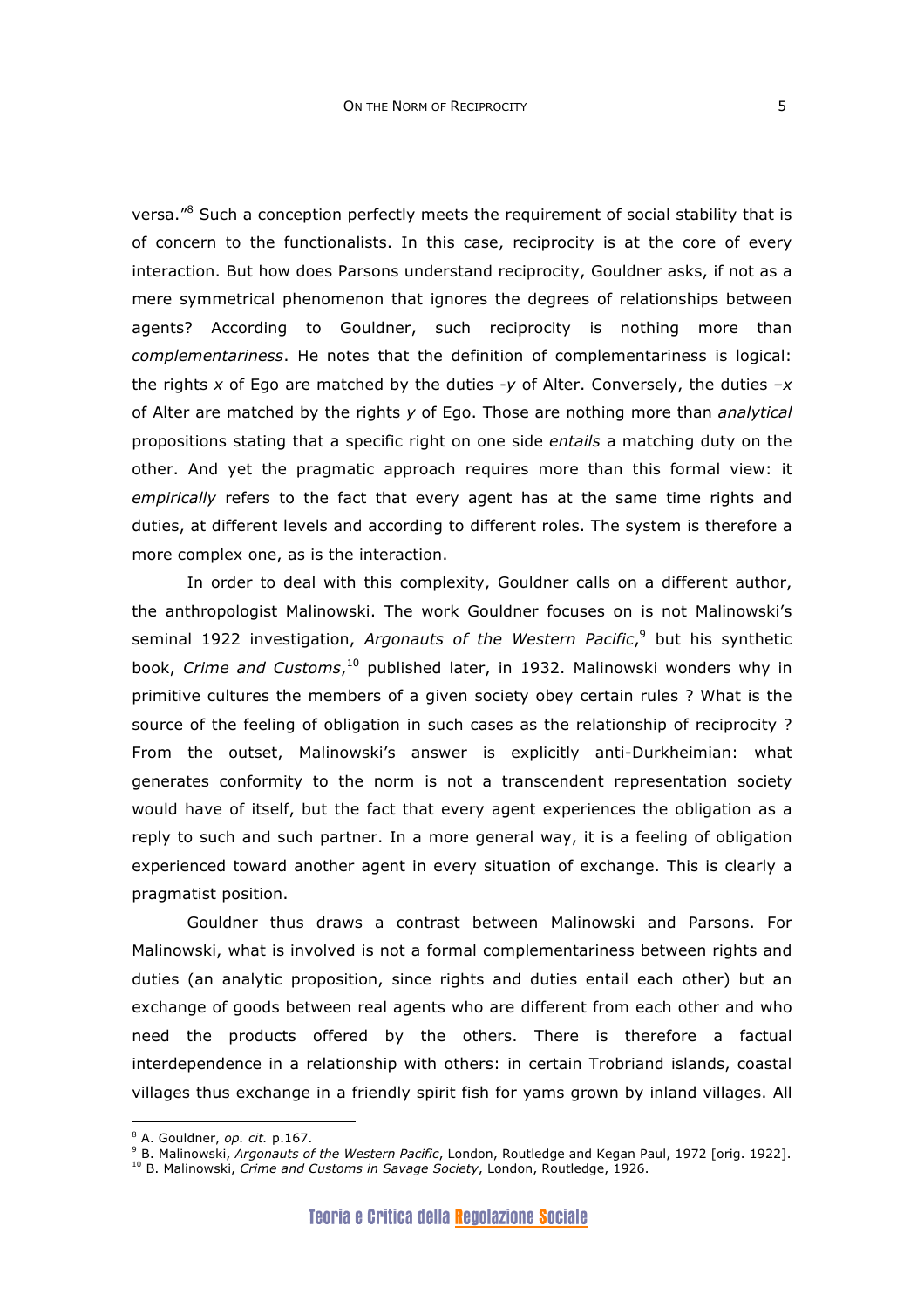sorts of different exchanges take place within the group in the same spirit of reciprocity. Gouldner wonders why they can take place *in general*, since the situations vary. According to him, this cannot result from a division of labor, since in many cases no such division is involved. Neither can it be the result of any abstract representation of the norm by the group, as Malinowski shows. Nor can the norm be exclusively linked to the partners' statuses, since it applies to very diverse social situations. It must therefore be stated that *the norm of reciprocity applies in every case as a reply to the action of others as such*. Gouldner's conclusion is that the norm is a general one and has a moral nature. From then on, Gouldner systematically calls it the *general norm of reciprocity*, presupposing its universality and stating the norm in the terms quoted at the beginning of this presentation- terms that so strikingly coincide with what tradition calls the Golden Rule. Let us quote Gouldner once more: "I suggest that a norm of reciprocity, in its universal form, makes two interrelated, minimal demands: (1) people should help those who have helped them, and (2) people should not injure those who have helped them."<sup>11</sup> This shift from the social to the moral realm may seem hasty, and indeed I believe that it is, even if it may prove to be legitimate in certain respects. In any case, since Gouldner considers that this point has been convincingly established, he then proposes to resolve a certain number of difficulties that sociological theories and above all functionalist theories--confronted at the time. Without taking up those considerations, let us note two highly problematic points in Gouldner's analysis:

- At no time does he suspect that the slightest difference might exist between reciprocity in useful exchanges and reciprocity in gift exchanges (this difference was the core of Malinowski's argument in *Argonauts*).

At a more general level, although Gouldner does problematize the concept of reciprocity (at least to some extent), he does not question the concept of norm (is the norm prescriptive, evaluative, or descriptive?).

- Finally, in order to properly direct our next questions, we must ask if the moral conclusion stated by Gouldner in any way clarifies the case of the exchange of flasks of wine described by Lévi-Strauss, since the purpose of that exchange is neither to help the partner nor to avoid harming him (as stated in the two formulations of the norm). We sense that Gouldner misses something essential,

 $11$  A. Gouldner, art. cit., p. 171.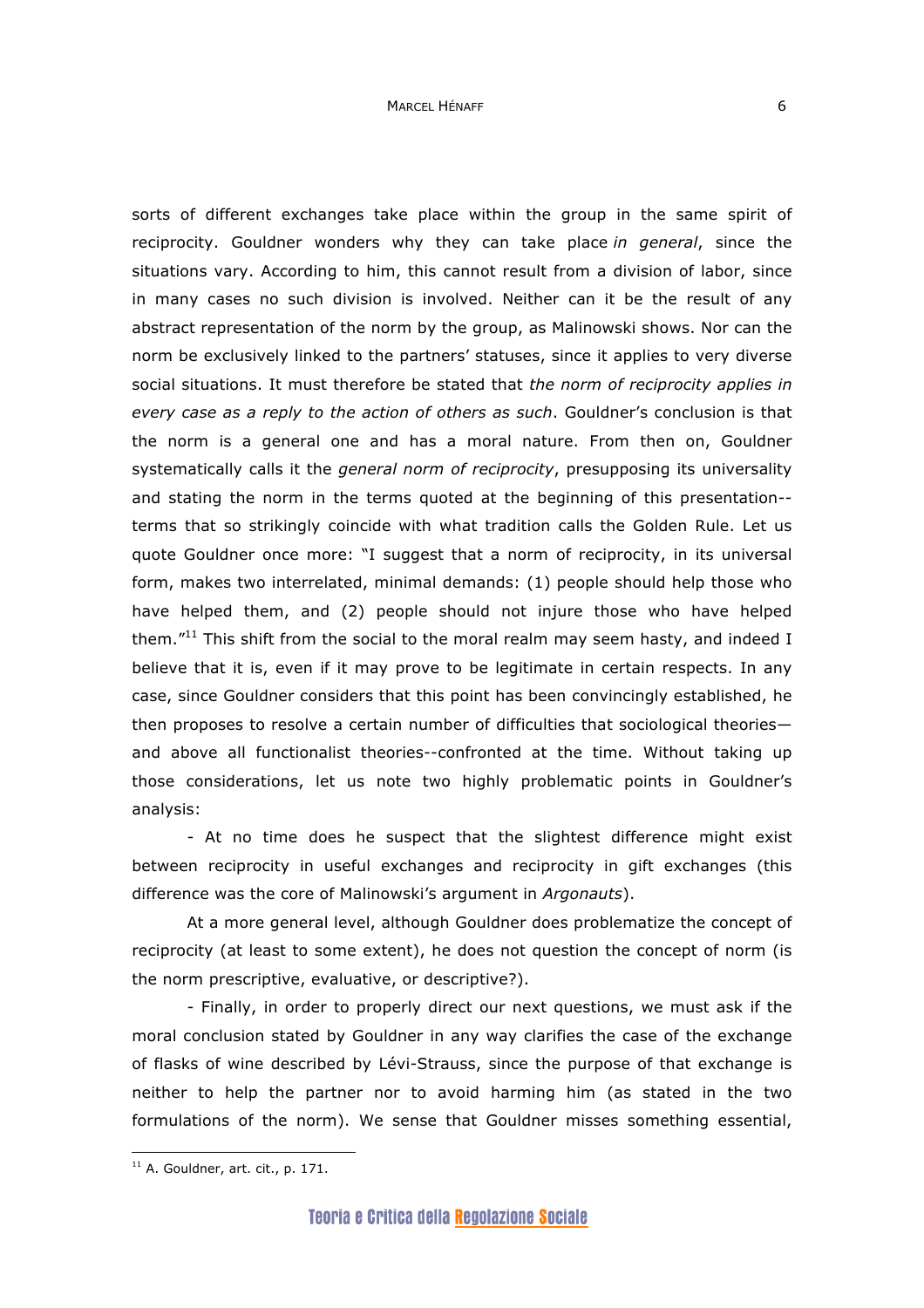even though he deserves considerable credit for underlining the fact that the behavior of reciprocity first occurs as a pragmatic reply to the action of another agent.

Before returning to the core of the debate, I would now like to discuss Sahlins' text titled "On the Sociology of Primitive Exchange," which constitutes Chapter Five of *Stone Age Economics*. 12 That chapter could have been titled "Figures of Reciprocity." It is important to note from the outset that Chapter Five follows several chapters dedicated to the primitive economy--forms of subsistence and exchange—and that the preceding chapter deals with ritual giving. In Chapter Five, Sahlins discusses various forms of exchange practiced in those societies. Following Karl Polanyi, $13$  he takes up the distinction between system of reciprocity and system of redistribution. The former is the more general, involving all sorts of traditional exchanges; the latter presupposes the emergence of a regulating power–such as chiefdom—that concentrates resources and then distributes them. Sahlins intends to analyze only the system of reciprocity, which is in fact preserved within the system of redistribution. In particular, he notes that in traditional societies the idea of reciprocity pervades every activity; the economy cannot be isolated as an autonomous realm but it remains embedded within the social interactions that aim at reinforcing the bonds between agents. Starting from those important remarks, Sahlins proposes to develop a general model of reciprocity, somewhat in the way Gouldner—whom Sahlins quotes—attempts to define a norm. In a way, Sahlins would make it possible to provide empirical data supporting Gouldner's hypothesis. What is Sahlins' general model? He describes it as including three main levels or fields, which form "poles."

1- The first pole is titled *pole of generalized reciprocity or solidarity.* It concerns exchanges of all kinds involving sharing, hospitality, or free giving (i.e. without expectation of reciprocation); it can consist of sharing of food or giving services. The relationship between agents is personal and warm. Reciprocating gestures are possible but are not imperative and remain at most at the far edge of the relationship.

2- The 2nd pole is called *balanced or symmetrical reciprocity*. It concerns direct exchanges, tit for tat; the relationship is simultaneous and it may involve

<sup>&</sup>lt;sup>12</sup> M. Sahlins, *Stone Age Economics*, op. cit.<br><sup>13</sup> Karl Polanyi, *The Great Transformation*, Boston, Beacon Pr., 1957 [orig. 1944].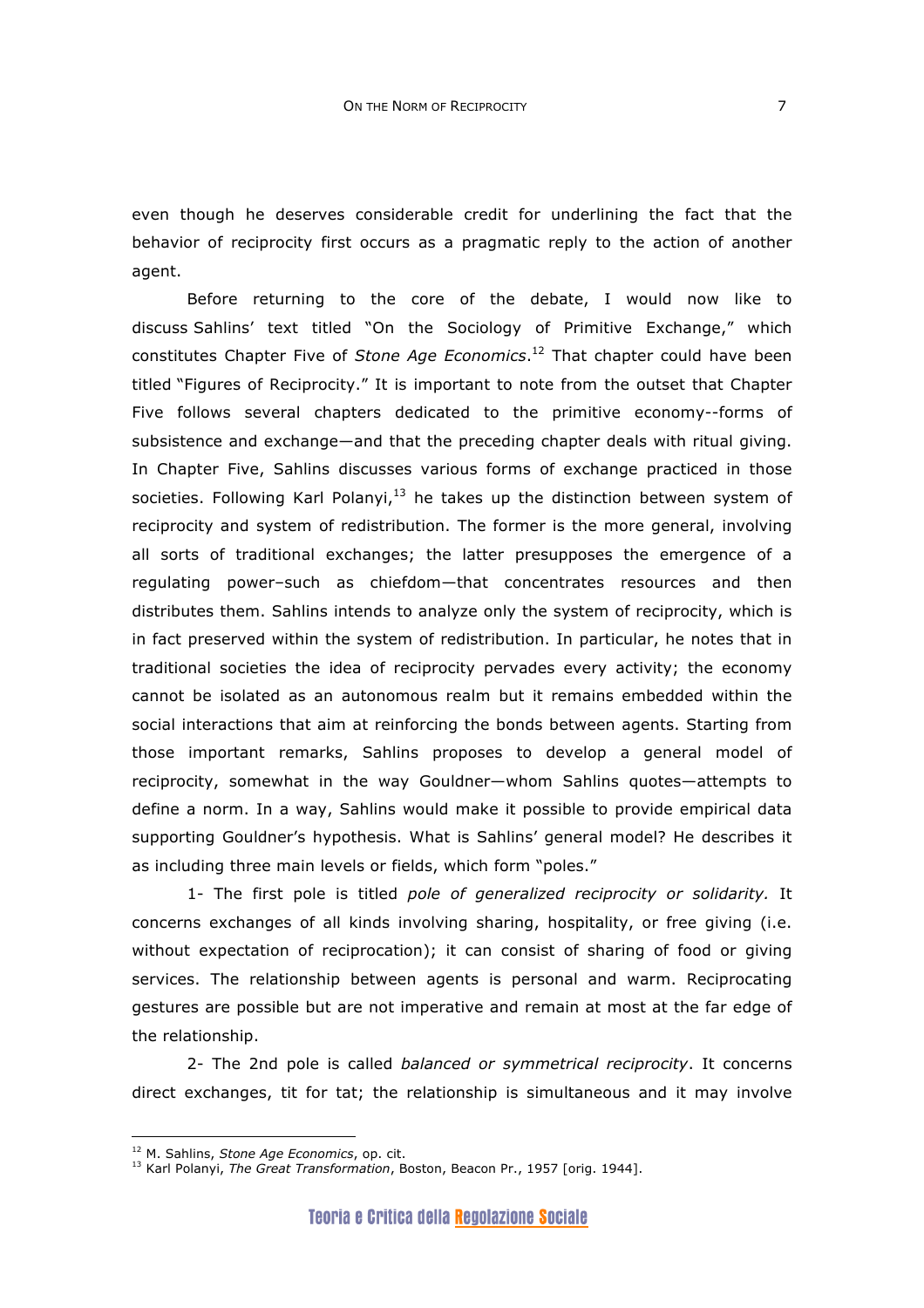material goods, services, matrimonial alliances, or useful goods—i.e. barter. The relationship is more impersonal and distant, more formal and subject to strict rules of equivalence; reciprocation is most often imperative and is generally expected to occur soon.

3- The 3rd pole is called *negative or non-sociable reciprocity.* It involves taking rather than giving, or at least bitterly negotiating the goods exchanged. The partner remains a stranger. Each agent seeks his own personnel profit above everything else. According to this logic, an economy develops that aims only at maximizing the advantages of agents and groups against those of others; it is above all an economy that tends to be satisfied with its own performance, without any concern for social relationships. In other words, Sahlins' negative reciprocity means absence of reciprocity in the sense described in pole 1.

Although I find some of the analyses in this chapter—on money, genealogical ranking, or dissymmetrical exchange—fertile and luminous, I must say that I find Sahlins' model almost entirely useless to an understanding of the norm of reciprocity. In other words, I do not consider it relevant. My claim may appear harsh, but it seems inevitable. The objections that confront each of the three types of reciprocity defined by Sahlins are the following:

- The 1st case appears to be the most positive; however, it is also probably the least clear since generosity is all the more valued because it is practiced without any expected reciprocation, in other words without reciprocity. We must then acknowledge that Sahlins chooses the wrong concept: what he describes is above all generous, unilateral giving ("a sustained one-way flow, $n^{14}$  he writes). This is the order of grace or solidarity (forms of giving indeed, but forms whose specificity is precisely that they do not presuppose or require any reciprocation).

- The 2nd case is clearly that of giving and reciprocating, gift and countergift, but Sahlins suspects it of being too limited and too fast. In this case, replying is often imperative, whether it involves ritual giving or barter. This is an important point, since it is well-known that an immediate exchange tends to release the partners from their relationship, whereas a delayed exchange invites or compels the partners to establish a lasting bond and thus to continue their encounters and their exchanges in order to ensure and extend trust. Sahlins' questioning of the immediate form of exchange is thus perfectly relevant. The problematic element in

<sup>14</sup> M. Sahlins, *op. cit*, p. 194.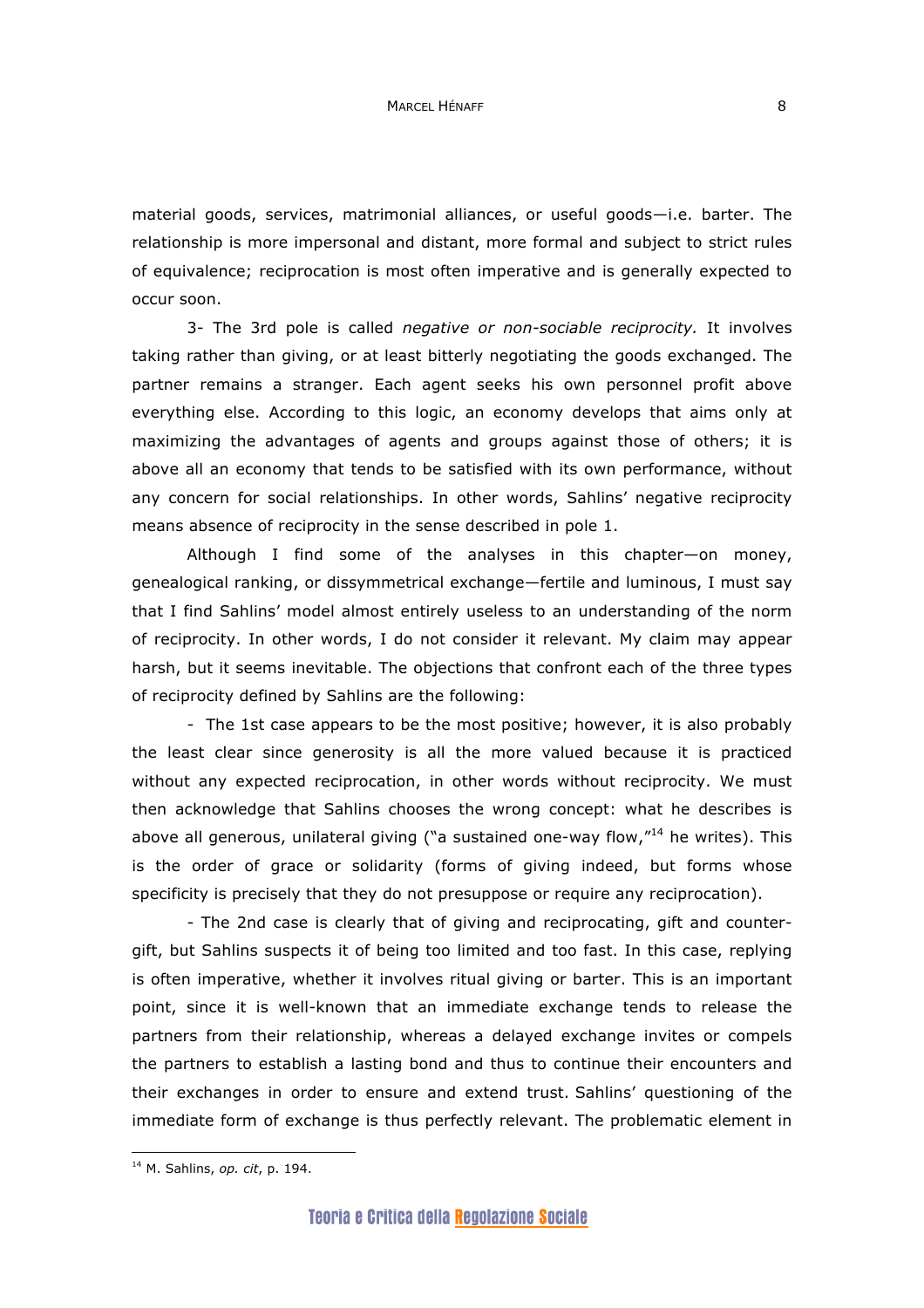his definition of this 2nd pole of reciprocity is the way he consistently bundles gift exchanges with commercial exchanges. In fact, we know that the reciprocity that characterizes gift exchanges is primarily agonistic and festive and aims at reciprocal recognition; whereas the reciprocity that characterizes exchanges of useful goods barter or trade—aims at exact equivalence, even if social relationships of esteem or trust—or sometimes their opposite—remain relevant.

- In the 3rd case, the phrase "negative reciprocity" is puzzling, since it means non-reciprocity, and therefore, according to Sahlins, non-generosity. In this category he places trade, which aims at exact equivalence. But does this entail an absence of reciprocity? It is well-known that the contract (and in particular the contract of sales) is a major and perfectly positive form of reciprocity, which does belong to different order than ritual agonistic giving, but nonetheless entails a negotiation between two partners. Contractual reciprocity is in fact a crucial concept in the doctrine of commercial law and even of civil law. It involves justice in exchanges rather than any "negative reciprocity." Sahlins' phrase can however be used in a perfectly obvious but entirely different sense--which he ignores--, with respect to the violent form of reciprocity that characterizes a struggle—sometimes to the death--between two opponents. Its most common expression is the vindicatory reply,<sup>15</sup> in which opponents return a blow for a blow according to protocols accepted by both sides.

Those shortcomings and contradictions may seem surprising on Sahlins' part. How can we explain them? First, it seems obvious that Sahlins often uses the concept of reciprocity in a loose or even in an indeterminate manner. He employs it as a quasi-synonym of generosity (as in his pole 1). But generosity without expectation of reciprocation is by definition outside of any relationship of reciprocity. Reciprocity is, by hypothesis, *dual* (I will return to this point). In fact, Sahlins himself states this several times, without realizing the contradiction involved. On the other hand, solidarity, which is also valorized in pole 1, is *plural* (and thus pertains to *mutuality*, as we will see).

Another major problem seems to me to run throughout Chapter Five, and even throughout the book : Sahlins' failure to establish any real distinction between

<sup>15</sup> On this point, see R. Verdier [Ed.] *La Vengeance* [4 vol.], Paris, Cujas, 1980-1986. Verdier rightly underlines that procedures of vengeance often involve the same agents and sometimes the same goods as does gift exchange, in particular in the case of matrimonial alliance. See also Mark. R. Anspach, *A charge de revanche. Figures élémentaires de la réciprocité*, Paris, Seuil, 2002.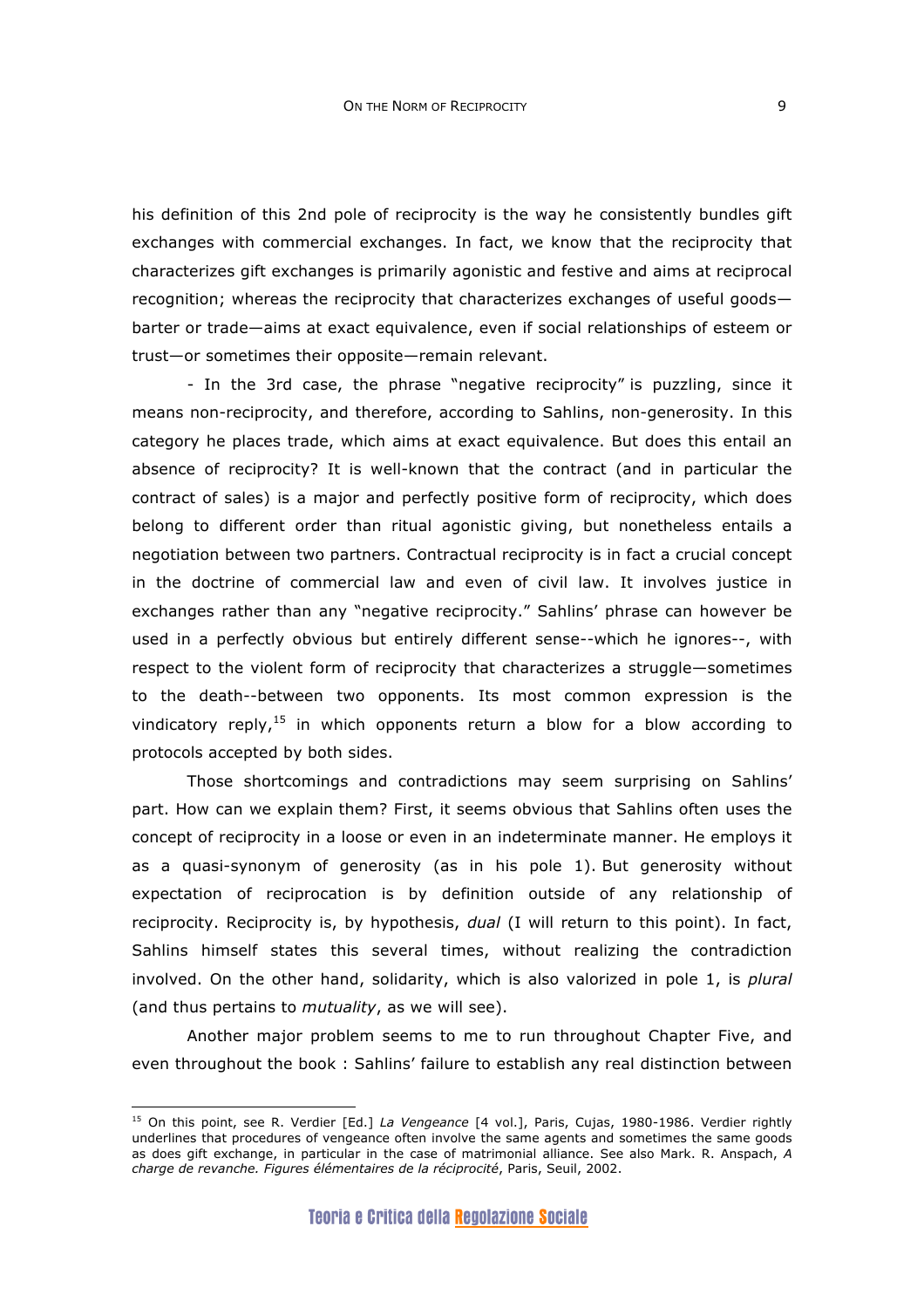gift exchanges and commercial exchanges. More precisely, he talks of gift as such only when giving is unilateral; whenever giving is reciprocal (in the strict sense) Sahlins classifies it within the category of the exchange of goods in general, which includes useful goods. This is unfortunately inconsistent with a clear understanding of the diversity of the forms of giving and with a coherent and rigorous concept of reciprocity. In any case, Sahlins' three-pole model, just like Gouldner's general norm, does not help us understand the gesture of the restaurant customers who fill each other's glass with wine.

### *3. The Three Major Forms of Giving*

 $\overline{a}$ 

We must therefore return to the specificity of the problem of giving. I will not repeat a demonstration that was presented elsewhere<sup>16</sup> but I will briefly discuss the need for a consistent distinction between three very different forms of giving:

1/ *Ceremonial giving* in traditional societies is always *reciprocal* because its purpose is for the partners to accept one another, *to provide public recognition among human groups*, to establish an alliance and thus to ensure peace. In this case reciprocity is indispensable because it constitutes the relationship between an offer and a reply; it presupposes that a bond must be established or reinforced between two partners; it is expressed in Greek by the prefix *anti* (as in *dosis/antidosis*: gift/counter-gift).

2/ *Gracious giving*--from parent to child, friend to friend, or lover to lover--is meant above all to make others happy. It is a gesture without any expectation of reciprocation and without any association with a situation of scarcity. It is *unilateral* giving, whose purpose is not to meet a need; such is Roman *gratia*, or *charis*, which in Greek means at the same time joy and grace.

3/ *Giving out of solidarity* is meant for those in need of assistance (whether they are victims of chronic poverty or of natural or social catastrophes). In this case there is scarcity, and the purpose of the gift is to provide support to those in need (which is irrelevant in cases 1 and 2). Support can be unilateral or provided through mutual assistance between members of a community or between different groups, whether or not they know each other.

<sup>16</sup> M. Hénaff, *Le Prix de la Vérité: Don, l'argent, la philosophie*, Paris, Seuil, 2002 [*The Price of Truth: Gift, Money, and Philosophy*, forthcoming, Stanford University Press. 2010 --- Italian transl*. Il Prezzo della Verità. Dono, Denaro, Filosofia*, Roma, Città Aperta, 2005].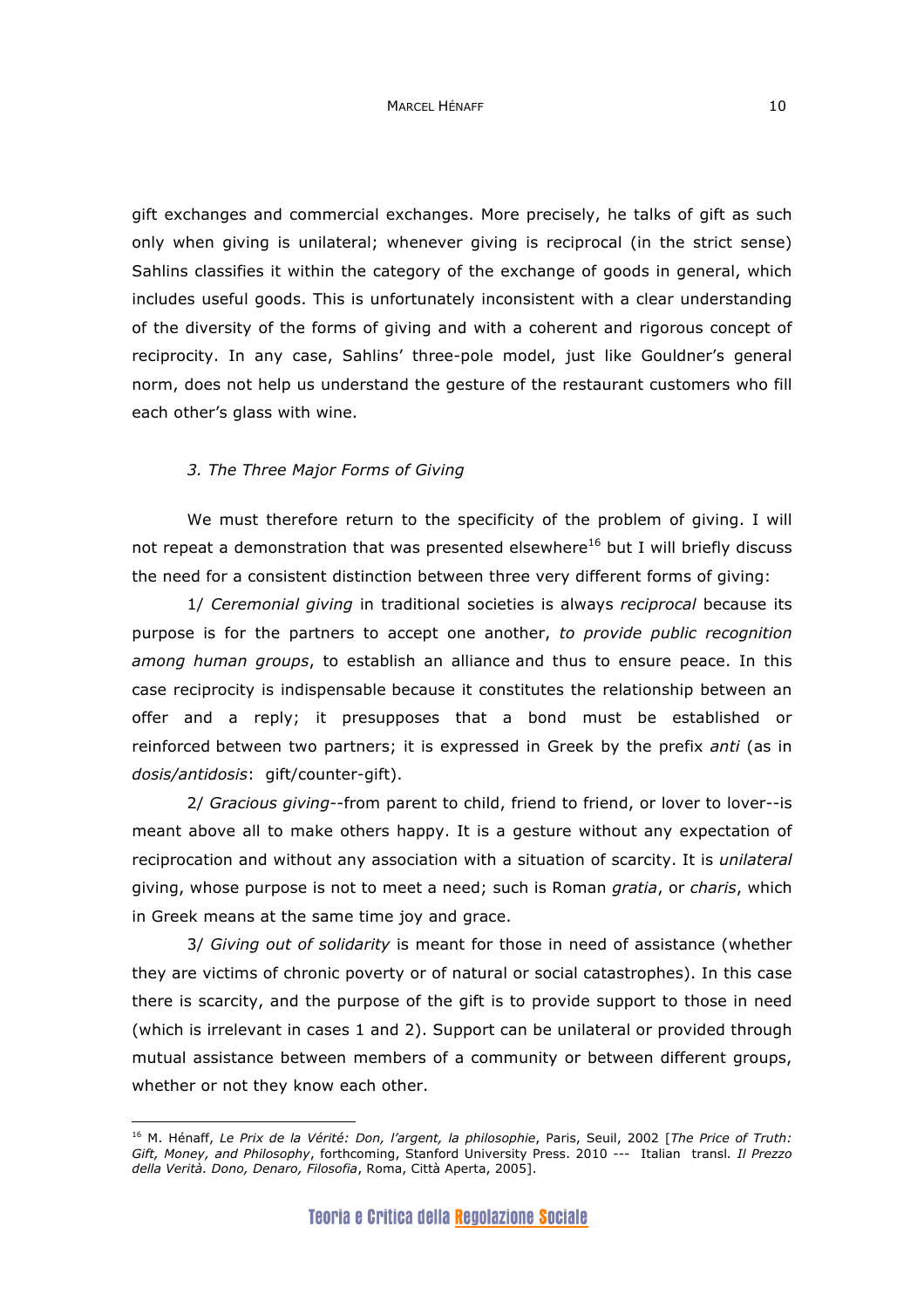In the first case, what is sought through the things given is not to exchange resources but *to recognize each other* and to establish an alliance. The goods chosen are precious things, not meant for utilitarian purposes; they are above all *symbols of the relationship* that testify to the *public* bond established between human groups. The exogamic exchange is its most fundamental and complete form. In the second case, what is sought through generous giving is to testify to the giver's affection or esteem. In this case also, the goods given have a precious and festive character (jewels, flowers, artwork, or prestigious clothing, food, or drinks). In the third case, however, the goods offered are *useful* as such because they are above all means of survival; and yet they do not belong to the realm of business. In this case generosity obviously takes on a moral dimension of compassion, support, and solidarity with persons and groups subjected to the test of hunger, disease, homelessness, or even the loss of their motherland.

It is thus clear that an economic interpretation would be sterile and even misleading in each of the cases discussed above. This means that it is crucial to avoid placing the different forms of exchange on the same level. Gifts may be useful; the logic of gift exchange, however, is not utilitarian. Reciprocity can be advantageous, and yet it is not defined by that character. We must still try to precisely understand this.

# *4. The Constitutive Modes of Reciprocity*

The common usage of the term reciprocity seems overly loose in that it makes shifts possible from one meaning to another according to the needs of the argument. This makes it necessary to set certain distinctions. The elements discussed above suggest that reciprocity involves at least two fundamental dimensions or modes: complementariness and reactivity. Each of those dimensions has a static as well as a dynamic aspect. Let us consider them briefly.

# A - *Reciprocity as Complementariness: Symmetry and Interdependence*

1 – *Symmetry* : it can involve rights and duties (as in Parsons). It is a relationship of reversed implication—of the right side vs. flipside type. This principled (or analytical) entailment can be experienced by each of the agents as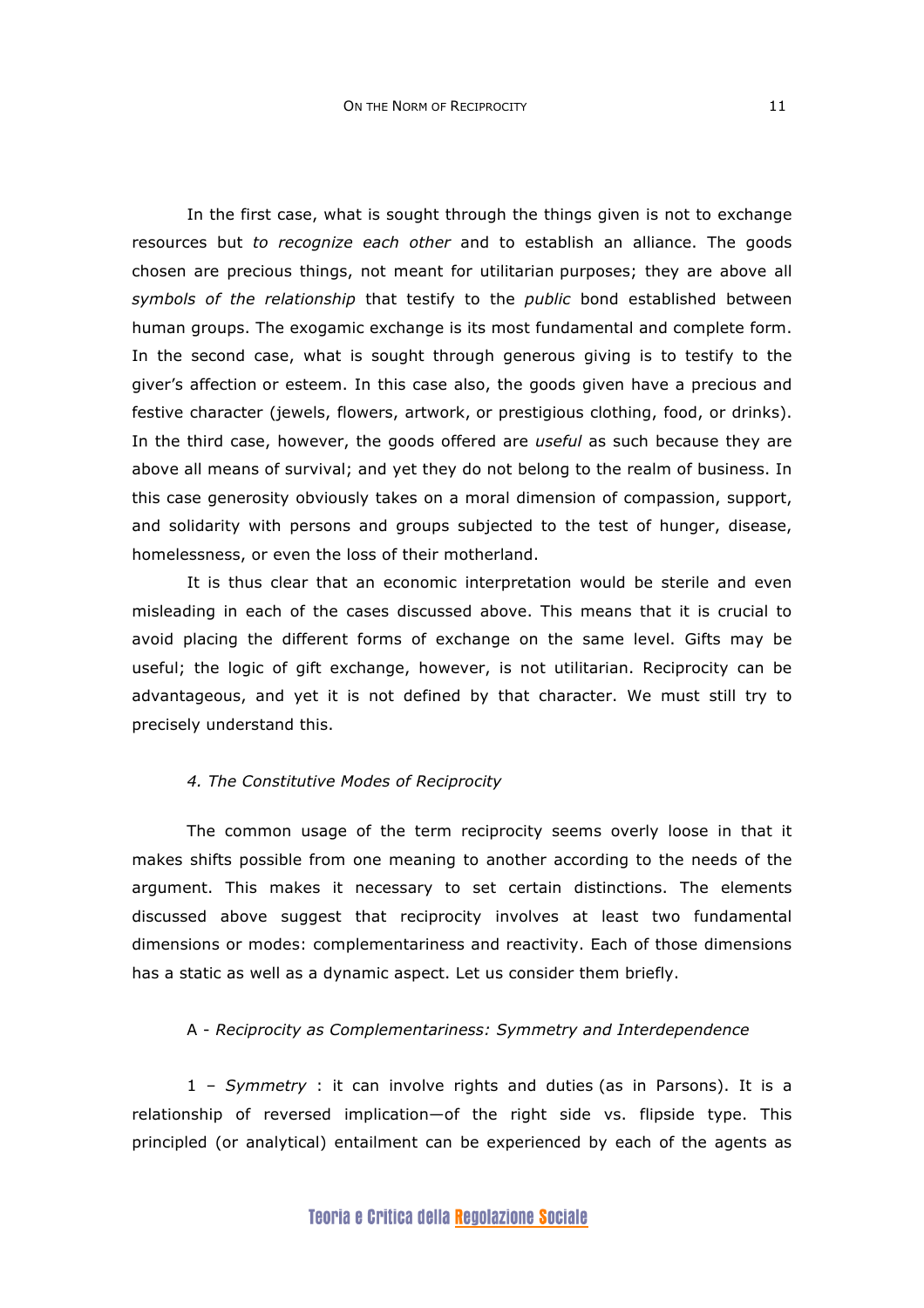calling for a similar attitude. However, this static structure can generate a dynamic complementariness, but one that must be understood in terms of action (as we will see below).

2 – *Interdependence* : in this case reciprocity emerges through the specialization and the distribution of functions. Such is the *complementariness* of social activities, of trades in particular. This was already Aristotle's view; in *Politics*  V:8, he defines the *koinonia* as a community of interests capable of balancing the diversity of trades. The function of money is then to perform a proportional equivalence between the goods produced, as well as between the producers. Without that equivalence, they would remain heterogeneous to each other. That type of reciprocity amounts to a relationship of interdependence between the parties involved, within an organic whole.<sup>17</sup> This runs the risk of ascribing intentionality to those parties in the manner of Panurge, whose *Praise of Debt*<sup>18</sup> ascribes to stars and all other cosmic elements the need to depend upon one another in order to prevent a breach of the bond that unites them. In any case, through a contrast Rabelais' parody suggests the following lesson: reciprocity presupposes intentionality and it involves human action. From this point of view the point of view of action—complementariness remains an insufficient notion, as Gouldner shows. It manifests a structure and a condition but it does not explain how reciprocation is possible or how agents reply to each other.

### B –*Reciprocity as Reactivity: Alternation and Reply*

1 – *Alternation* – At a second level, reciprocity is understood as a returning movement that is part of a cycle or as the movement of a mobile that flows back or rebounds after hitting an obstacle. It is an alternating, back-and-forth movement (this was a frequent sense of the Latin word *reciprocitas*: advance and retreat, ebb and flow). That type of alternation becomes more complex when it involves an agent exchanging his position with that of another agent. Yet what is thus defined is a mere commutability and it does not convey the idea of an *intentional action*. This tends to retain a conception of reciprocity as a mere rotation between different

<sup>17</sup> Kant considers a similar kind of whole when, in the "Analytic of Principles" of his *Critique of Pure Reason*, he defines this reciprocity as one of the analogs of experience–the 3rd kind, or simultaneity of actions between substances: « All substances, insofar as they can be perceived as simultaneous in space, are in thoroughgoing interaction » (London, Penguin Books, 2007, p. 227).

<sup>18</sup> F. Rabelais, *The Third Book*, Berkeley, U. California Pr., 1991.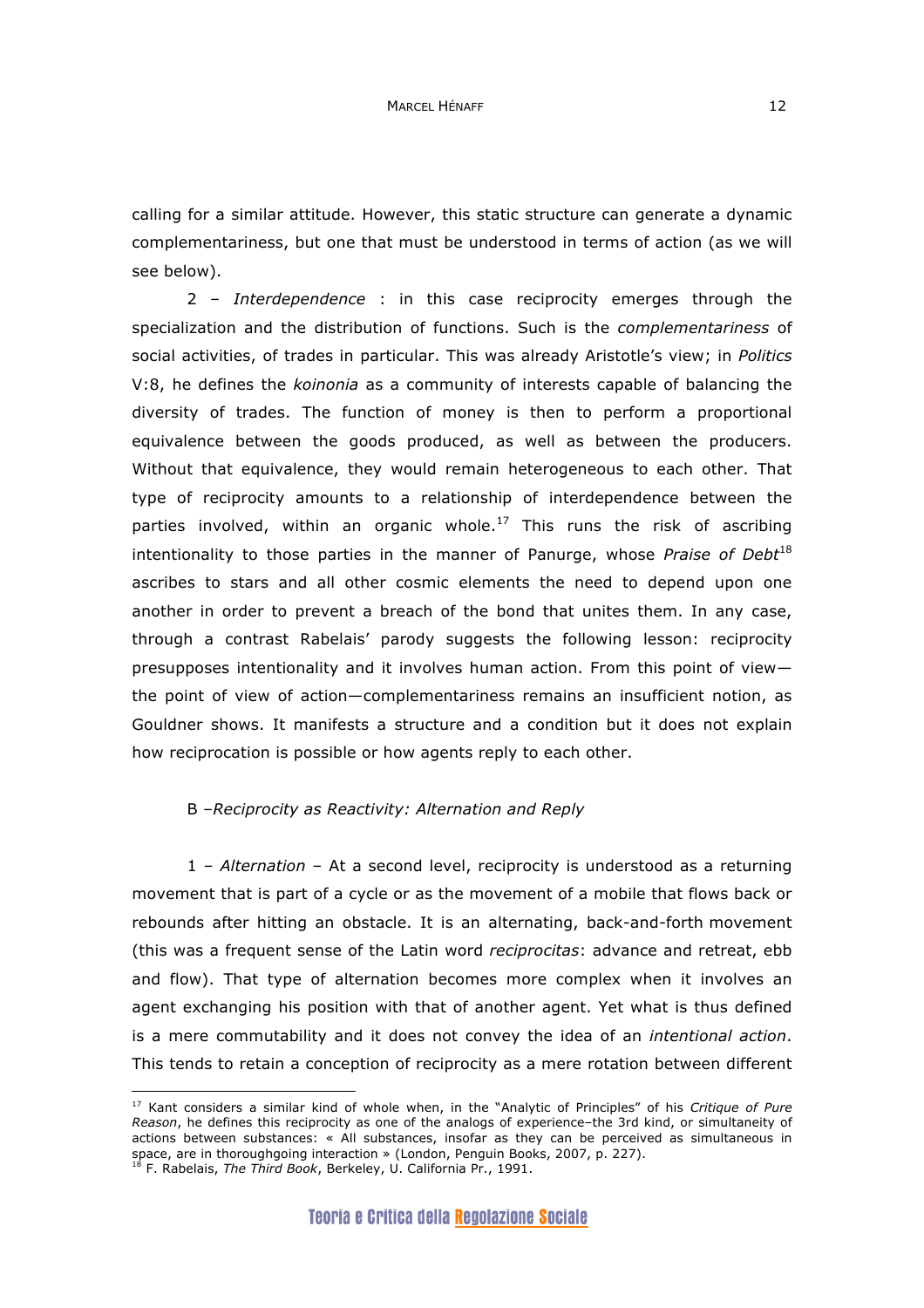positions: every agent has his turn. However, in this rotation an important element emerges: time has an order. This is the essence of the famous phrase on "the ordinance of time" --*tou chronou taxis--* in Anaximander's *Fragment IX*. 19 The meaning is : "to everyone his turn" and does not describe a mere distributive mechanism; it defines an immanent form of justice that characterizes the seasons, the ages of life, birth and death. It is an assignation that is associated with our finitude. A *place* must be accepted at a given *time*, and it must be relinquished in the same way : through an ordered sequence, through successiveness, through the movement of time. But this is still a process that occurs, not a deliberate action.

2- *Reply* – We must therefore move on to a different level that integrates (static and simultaneous) complementariness with (dynamic and temporal) alternation into an intentional action. Only the action of an agent can do so. It is a *response* or a *reply* to the action of another agent. This brings us closer to a more coherent definition of reciprocity. From this point of view Sahlins' analyses include an important element: *dissymmetrical reciprocity*. It means that the reciprocating action (such as a counter-gift) is designed to avoid bringing the relationship to an end, which might occur if the goal sought were equivalence (on the contrary, the aim of the contract is equivalence). This dissymmetry can be generated by a generous reply, beyond what was given in the first place (a reply that threatens to give too much in return and thus to crush the partner), but it stems above all from the fact that the reply is postponed. This dissymmetry thus amounts to a wager placed on time: by delaying the reciprocating gesture, it keeps the desire for partnership alive. It makes more extended systems of alliance possible over a longer extent of time. This always indicates that the groups involved have a high degree of internal cohesion. Lévi-Strauss clearly demonstrates that point with respect to the exogamic rules and in particular with what he calls the "generalized exchange," in which several human groups have a relationship of alliance based on the following model:  $A \rightarrow B \rightarrow C \rightarrow D$ , etc., and in a reciprocating movement:  $D \rightarrow$  $C \rightarrow B \rightarrow A$ . This means that A, who gave B a wife, will later be given a wife either by B himself or by a third party (as we will see, this involves a network in which dual reciprocity is integrated into a plural mutuality).

<sup>19</sup> « And into that from which existing things come-to-be they also pass away according to necessity; for they suffer punishment and pay retribution to one another for their wrongdoing, in accordance with the ordinance of Time», cited in Paul Seligman, *The* Apeiron *of Anaximander*, London, Athlone Press, 1962.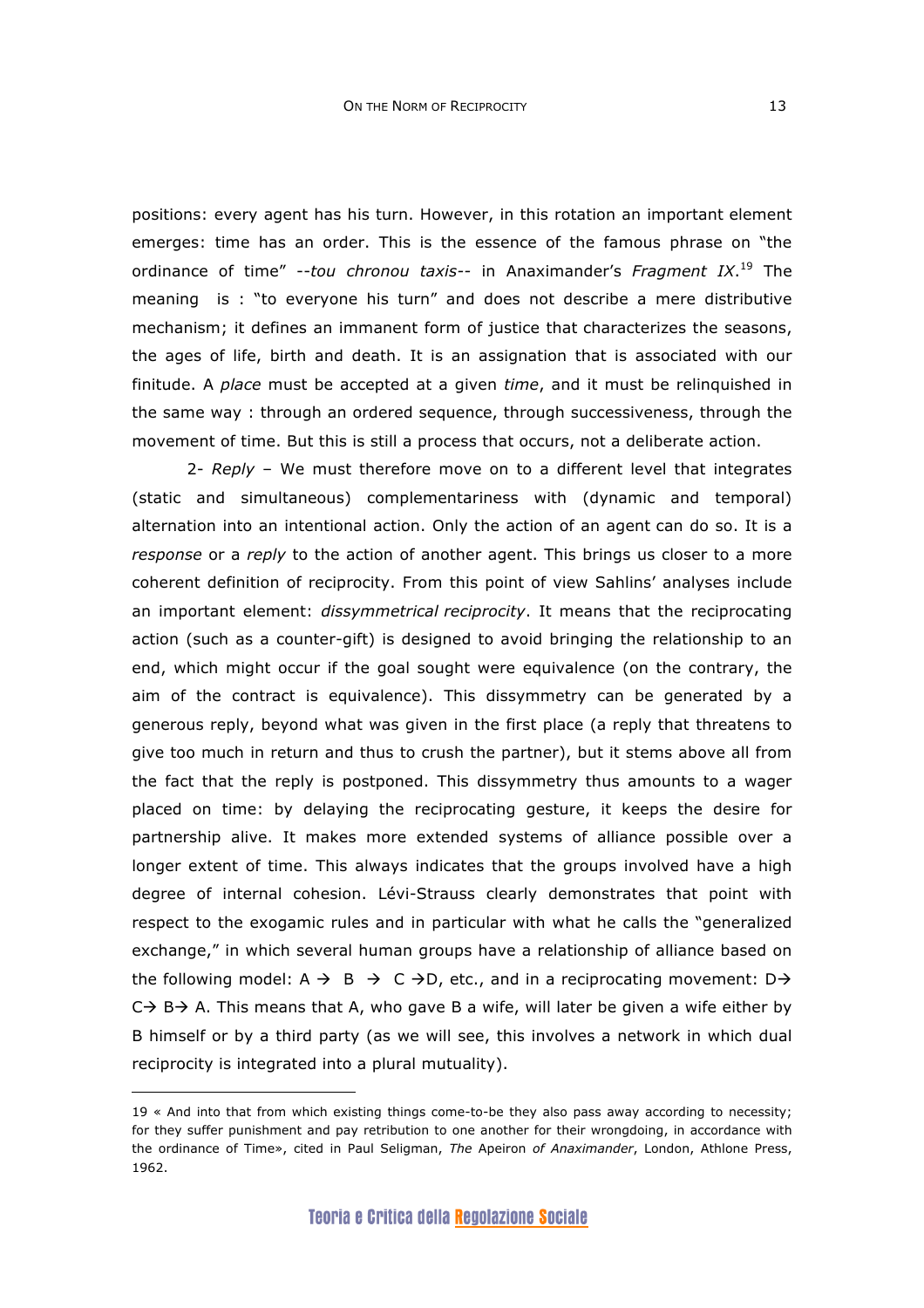This gives rise to several questions; let us consider two: first, what is the relationship between reply and *advantage*? Second, how specific is the concept of reciprocity: how can it be distinguished from the concept of *mutuality*?

As for the first point, it is not self-evident that the gesture in reply benefits the agent who incites the reply. It can be said that in this type of action the reply cannot be separated from the original action (in this, complementariness and alternation are well-integrated). Games between partners provide a good example: to receive the ball from a partner and to throw it back to him amount to a single gesture. As Pierce proposes, $20$  what matters is to understand the action in the game (just as the act of exchanging or of engaging in a contract) as consisting of the following *triad*: agent A and agent B, necessarily *associated according to a law* and interacting through object O. The gesture by which one incites a reply belongs to this type of specifically reciprocal action. This first clarification already makes it possible to dismiss the idea that the agent who incites a reply could be suspected of expecting to receive an advantage. Such an expectation cannot be precluded, but it only concerns particular cases that we will have to define. The first of those cases is of course the contract.

## *5. Contract and Reciprocity*

 $\overline{a}$ 

The analyses presented above concern a social form of reciprocity of an agonistic type, which is defined as a reply--sometimes even a counter--to a given action; in other words, what can more generally be called a *reaction*. That reaction involves a fairly broad range of social behaviors, from the most peaceful to the most violent. Let us mention on one hand friendly exchanges of services provided as a reply to services given, invitations in return, and, of course, exchanges of gifts; on the other hand, forms of violent action such as duels between individuals, blood feuds involving kinship groups, and, at a more serious level, wars between ethnicities or between nations. In parallel to those situations of generous reply or sometimes deadly conflict, let us underline the existence of *playful forms of rivalry*, such as athletic competitions and various team games. Many lessons can be learned from the simulated rivalry that characterizes those games. That simulated rivalry provides models for a formalization of social relationships of reciprocity.

<sup>20</sup> Charles S. Peirce, *Collected Papers*, Cambridge (Mass.), Harvard University Press, Vol. VIII § 321.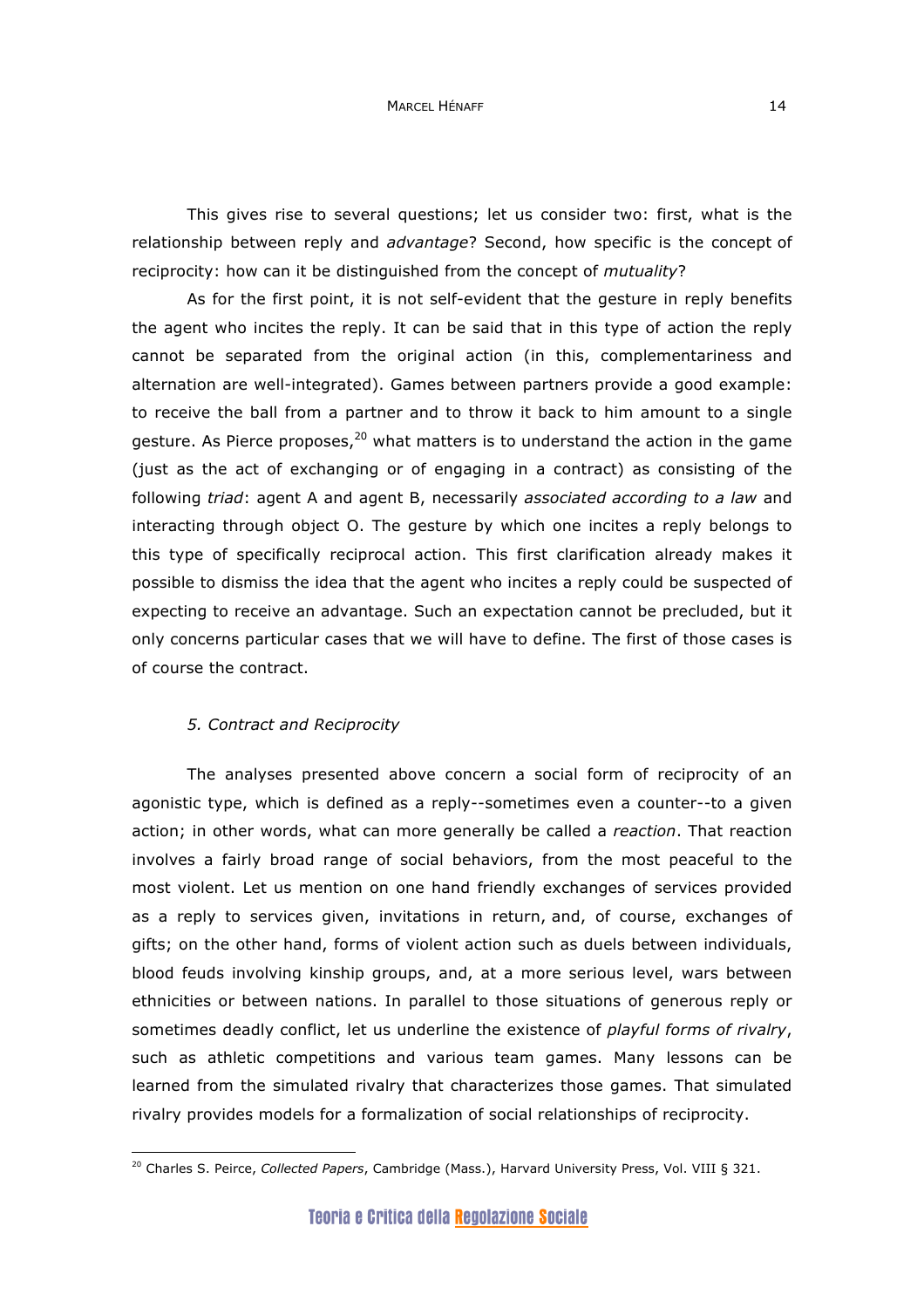The specific feature of those types of agonistic reciprocity is the fact that they mobilize a temporality consistent with what we have called the *alternation* principle. There is a dual dynamic of reaction : first, one partner acts as a reply to a blow or an action by the other partner; in a game, the rule dictates that each player must play in turn (to play twice in a row amounts to cheating). Furthermore, the logic of consecution between action and reaction involves the capacity for an unlimited generation of movement: blood feuds could be endless; ball games could go on until the partners are exhausted; wars could be constantly rekindled--hence the invention of rules whose purpose is to bring that dialectic of endless reengagement to a close. This is why gestures of vengeance follow ritual procedures of resolution called "compositions," in the same way that games involve agents with specific functions, and, above all, that games are restricted to specific time spans. That temporality has in fact two sides : a positive side observed in the exchange of gifts, and a negative side manifested in vengeance or in war. But in both cases that temporality is open to an unrestricted possibility of starting up again. In the case of positive reciprocity, it is important for that openness to be institutionally ensured and preserved (thus the exogamic alliance indexes the renewing of matrimonial unions on the sequence of generations and on the reproduction of life). In the case of negative reciprocity, on the other hand, it is important to set temporal limits to the logic of reply. From this point of view, by simulating rivalry, games provide the best models for the management of antagonism. But couldn't the same thing be said of contractual relationships? It might seem so; and yet, unlike games, contracts do not mimic conflicts. They aim at precluding conflicts through the very procedure of the agreement sought.

In contrast to the types of agonistic reciprocity which we have just examined, and which require procedures of closure in order to preclude an endless rekindling of the rivalry, from the outset contractual reciprocity functions by assigning itself all sorts of precise limitations. If we are to understand this, we cannot restrict our consideration to the contract of purchase and sale. Since that type of contract involves an exchange of goods, let us compare it to the exchange of gifts. Let us say once again that the purpose of gift exchange does not have to do with the goods exchanged but with the relationships established between partners through those goods. This is why the following contrasts can be observed between the two types of exchange: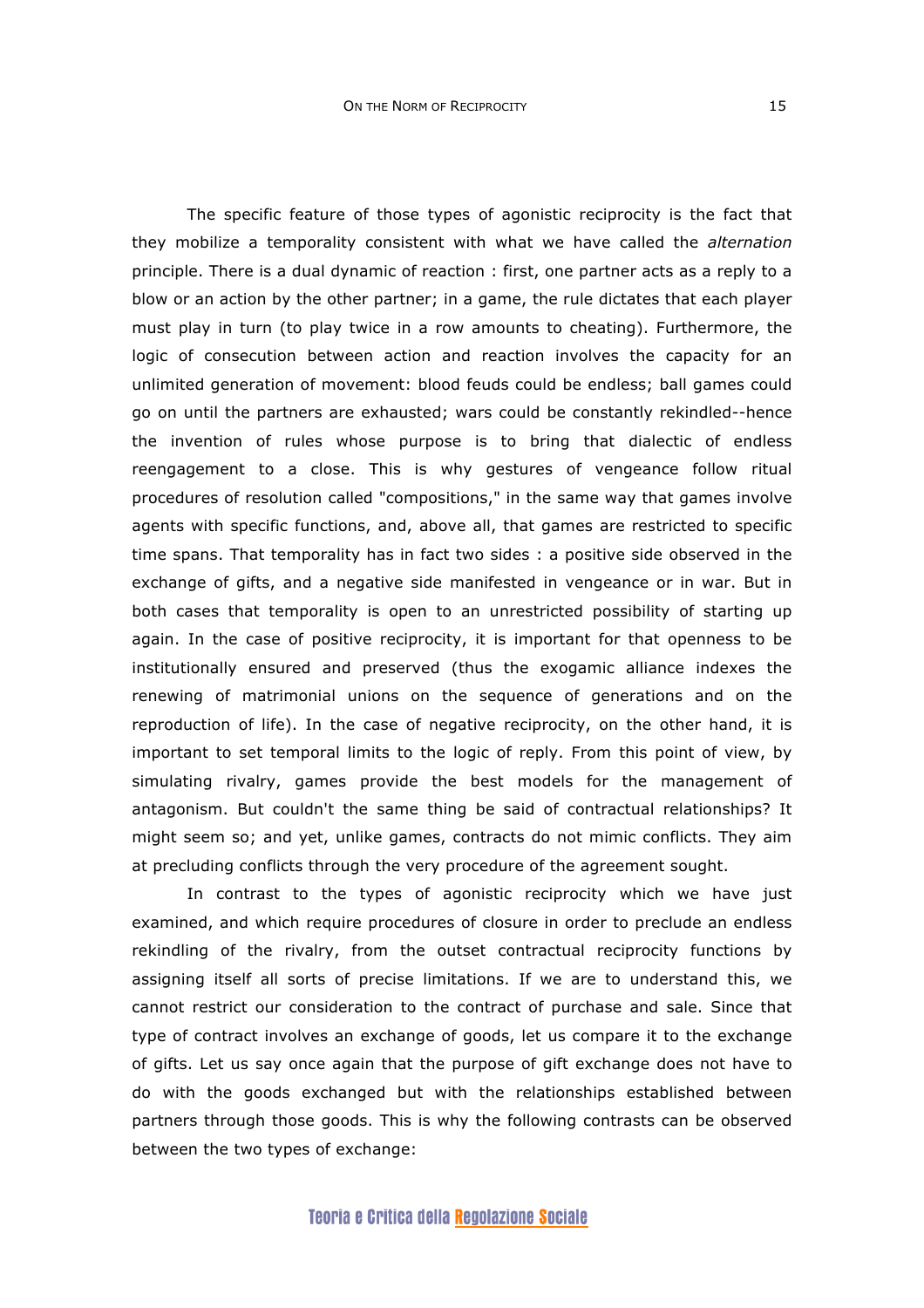- With respect to the *goods exchanged*: in the case of the contract (unlike the case of gift exchange) they are chosen by the buyer; their quality and quantity must be defined by a formal agreement (guaranteed by signature or by some other reliable procedure) with the seller. Furthermore, in no way do the goods exchanged constitute symbols of the persons involved in the exchange. In this respect the goods have a neutral status. The Self of the partners is not involved as such in the thing sold (whereas it is involved in the thing given--even if the sale of certain personal goods can imply intense emotions).

- With respect to *time* : the time set for delivery and the time span of the transactions between the partners are defined; a deadline is explicitly agreed upon (with the possibility of renewal by tacit agreement for a specific period). The contractual relationship assigns itself a precise timetable with respect to the sequence of operations : their startup time, unfolding, and closure.

- By hypothesis, the relationships between contractual *partners* per se are decent and courteous, but they can remain indifferent. They can also be friendly, which may play a part in the success of the negotiations. Nevertheless, the final criterion lies in the quality and quantity of the goods provided for the price agreed upon.

- With respect to the *reciprocal obligation*: it is a strictly legal one, and there are provisions for legally defined sanctions in case of breach by one of the partners. In this case also, although trust can be crucial to the start of the negotiation and to the fulfillment of the engagements, any damage incurred must be either compensated through an amicable settlement or subject to a legal procedure.

- From a *social* standpoint, contractual relationships are above all legal relationships; their purpose is not to generate or develop personal or communal bonds but to ensure the proper functioning of exchanges.

To sum up, contractual relationships are symmetrical relationships ruled by notions of equivalence and equity. They make possible an order of justice within the framework of a broader legal, political, and ethical system. It may well be, however, that the contractual model has deeply permeated the political and social thought of western democracies, particularly in northern Europe, precisely where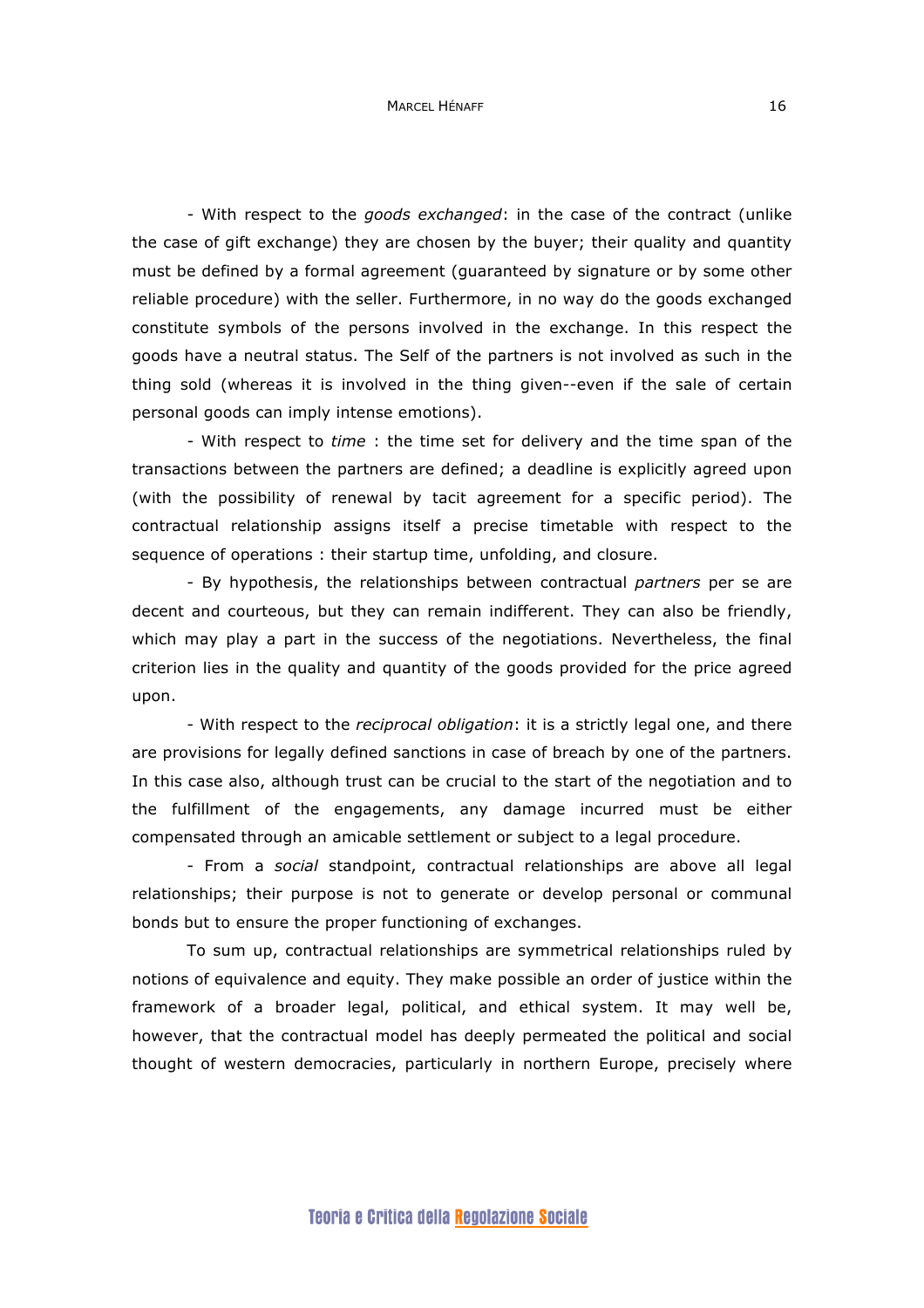the Reformation emerged and developed. But this would be the topic of a different debate, both complex and fascinating.<sup>21</sup>

#### *6. Reciprocity and Mutuality*

 $\overline{a}$ 

It is now clear that, whether it involves rivalry or contractual exchange, reciprocity is a dual relationship. Can we conceive of a bond that would include both the offer and the reply within a peaceful engagement ? Isn't this the case of the relationship of mutuality? But how is it different from the relationship of reciprocity ? The two concepts appear to be interchangeable. What could be the difference between reciprocal love and mutual love? I believe however that a clear distinction must be established. Other authors, such as Ricœur, also consider this distinction.<sup>22</sup> The core of their argument is most often situated in the moral realm : because reciprocity incites or expects a reply, it appears to indicate the seeking of an advantage; in addition, it remains agonistic and requesting, whereas mutuality appears to show more generosity and solidarity, i.e. a lack of self-interest. This is close to the conception of reciprocity as a movement of return to the Same, in the terms of Levinas. This clearly or implicitly moral criterion seems to me to be insufficient or even misleading. The difference between the concepts of reciprocity and mutuality engages other levels that involve the number of agents, the relationship to time, and finally the nature of the action.

a/ *The number of agents*. This makes it easier to understand how reciprocity is *always dual*. It is a relationship between two partners—whether individuals or groups—in a position of interlocution. It can give rise to either a conflict or an alliance. It is a confrontation, whether benevolent or hostile. This is precisely the field of the Greek concept of *agôn*, which can be formulated as follows: 1 *vs.* 1. Mutuality, on the other hand, is more open—or more indeterminate. It can be dual (as in mutual love); but in that case duality is merely the first module in a plural relationship. It can therefore be formulated as  $2 + n$ . Mutuality bonds together the many members of a group. It constitutes a network. It is understood as an

 $21$  On this topic, the readers will find more in the two following studies: M. Hénaff, "Religious Ethic, Grace and Capitalism," *European Journal of Sociology*, 3, 2004, pp. 293-324, and "Gift, Market and Social Justice," in R. Gotoh & P. Dumouchel, eds., *Against Injustice, The New Economics of Amartya Sen*, Cambridge U. P., 2009 [forthcoming].

<sup>22</sup> See Ricœur, *The Course of Recognition*, Cambridge (Mass.), Harvard U. P., 2005, p. 219 sq. See also A. Garapon, "Justice et reconnaissance, " in *Esprit*, March-April 2006, "La pensée Ricœur," p. 229-238.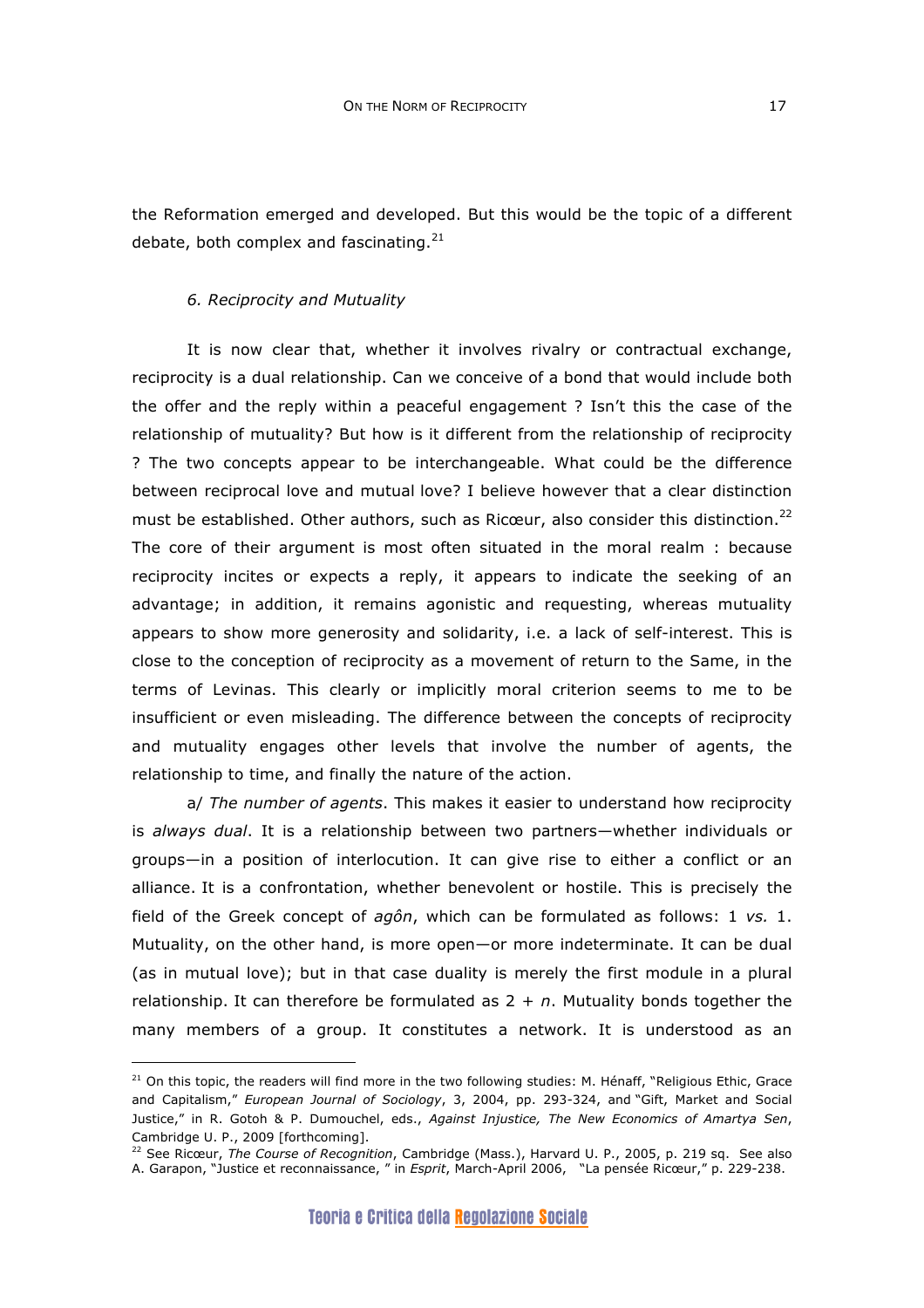association between several agents (including at the legal level of mutual organizations, called *les mutuelles* in French). It involves the idea of *solidarity* rather than of conflict (even if enmity can also be mutual), of sharing rather than of return.

b/ *The criterion of time*: because relationships of reciprocity function based on an alternation between proposition and reply, between offer and response, they can never presuppose a continuous time. Every action implies a reaction. There is a constant push and push back, and a forward movement in and through that very alternation. In relationships of mutuality, on the other hand, there is a more even and continuous circulation, and thus a temporal continuity that has to do with the very consistency of the group.

c/ Finally, if we consider *the nature of the action*, the difference is even more obvious: in the case of reciprocity, the action of one agent always depends on the action of the other. The sequence of events involves indeterminacy, uncertainty, and risk. The action takes place in a permanent state of imbalance. It is characterized by *alternating dissymmetry* (as when a ball is sent back and forth, or when presents are ceremonially exchanged). In the case of mutuality, on the other hand, there is a general state of balance, a homogeneity that spreads to all the members of the group: there is *multiplied symmetry* (as in the Hobbesian contract of peace "of everyone with everyone"). Let us note that those two concepts of reciprocity and mutuality, which belong to the Latin heritage, are explicitly marked in French and in English, among other languages, but are less so in Greek and in German, languages in which they are nevertheless present and clearly expressed: in Greek, reciprocity is indicated through the prefix *anti* (as in *dosis/antidosis*: gift/counter-gift) and mutuality through the preposition *pros* (*pros allelous*, i.e. the ones for the others). The same kind of difference also exists in German between *gegen* and *zu*. To summarize, it can be said that reciprocity is above all a form of logic or a mechanism: action/reaction; attack/reply. Mutuality has to do with a decision to establish a bond, with an ethic of sharing; it indicates a freely-chosen disposition.

Ricœur, who considers this difference, establishes a distinction between the "logic of reciprocity" and a "phenomenology of mutuality," probably because the latter cannot be predicted and must be empirically observed. What appears to make mutuality more comforting or even more generous is the fact that it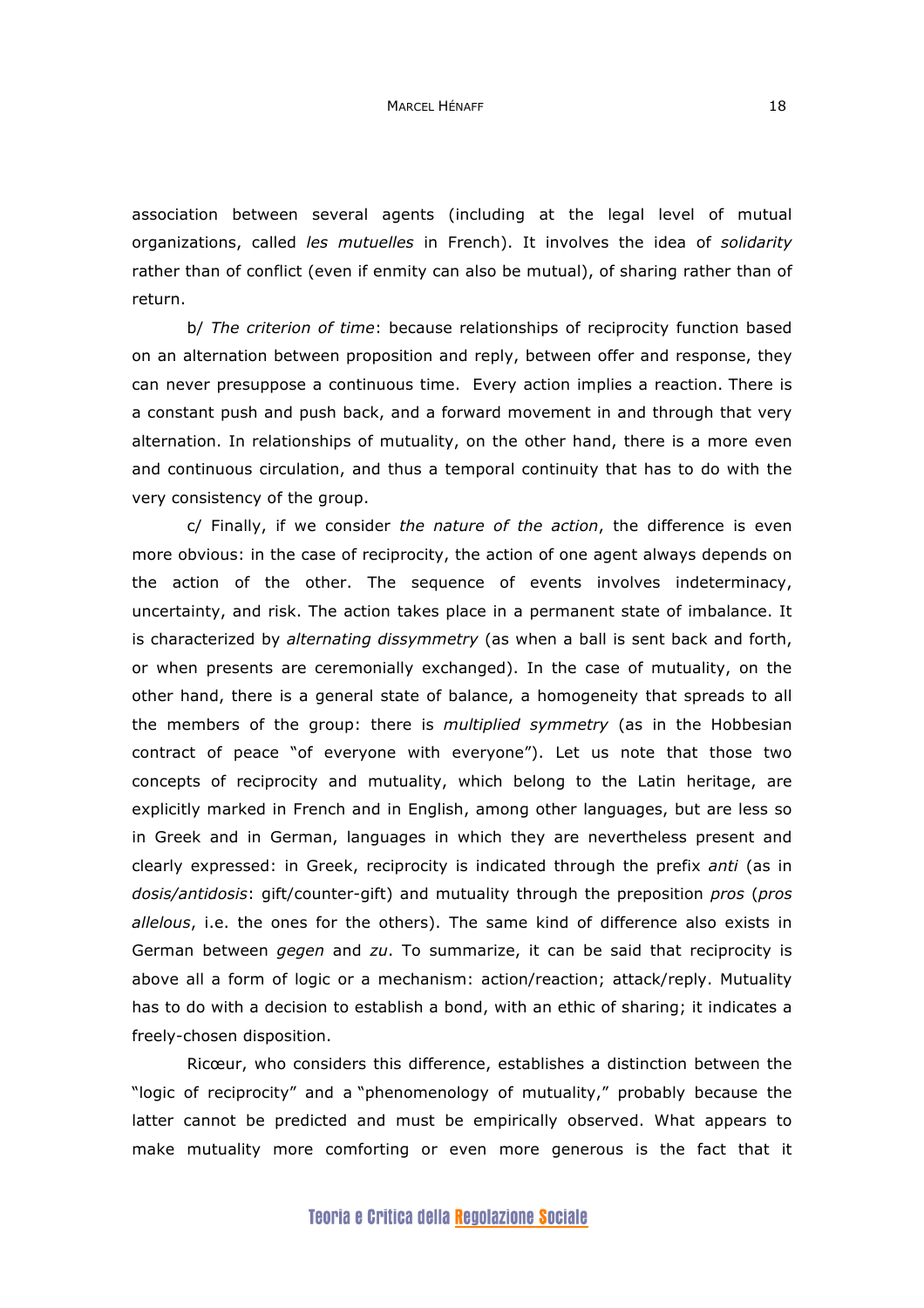presupposes that we have moved beyond the space of the *agôn*. The space of mutuality spreads after conflict has been overcome. It is literally a *state of peace*, in the sense Ricœur uses the phrase.<sup>23</sup> It exists only because a common element-*mutuum*—has already been recognized among the members of a community. In that sense, it presupposes that the difference between the alien and the self, between otherness and sameness, has been accepted. Mutuality belongs to the realm of convention, to the space of free will, and thus to the order of justice. It is even more: it is shared benevolence. In that sense, it operates through time. It seeks continuity. It amounts to instituted and renewed trust. Reciprocity, on the other hand, indicates the seeking of trust through the encounter: trust in the process of being established or in the process of failing. It is the constantly reborn moment of genesis and of risk, whereas mutuality is the moment of the result and of acquired equilibrium.

### *7. Conclusion: Reciprocity and Otherness*

The fact that reciprocity (as social interaction) is always *dual* and always involves two partners—whether persons or groups—in a relationship of action/reaction, is a fundamental fact. It implies a relationship between the Self and the Other. Language expresses this as the I/You relationship. The fact of otherness is crucial from the point of view of a pragmatic approach: it means that the social bond must be viewed as constantly in the process of being constituted or renewed in the relationships between the agents themselves, rather than assumed to be already given and produced by the institutions that aim at preserving it and at determining its protocols. As Malinowski points out, the social obligation appears in the reply given by of one agent to the action of another agent. Or, as Simmel forcefully states, « "Society exists wherever there is reciprocal action between several individuals.  $x^{24}$  The norm is manifested and reaffirmed in the relationship itself. No matter how imperative it may be, it is not determined by an autonomous mechanism. Neither is it the logical converse of a symmetrical arrangement (unlike

<sup>&</sup>lt;sup>23</sup> Paul Ricœur, *The Course of Recognition*, Cambridge (Mass.), Harvard U. Pr., 2005, Chapter 3.<br><sup>24</sup> Georg Simmel. [orig. 1908] *Soziologie. Untersuchungen über die Formen der Vergersellshaftung*, Dunker & Humblot, Berlin, 1958. [our tanslation] - French trans. « Il y a société là où il y a action réciproque de plusieurs individus. *Soziologie. Etudes sur les formes de la socialisation*, Paris,PUF. 1992, p. 43. [No English version is available].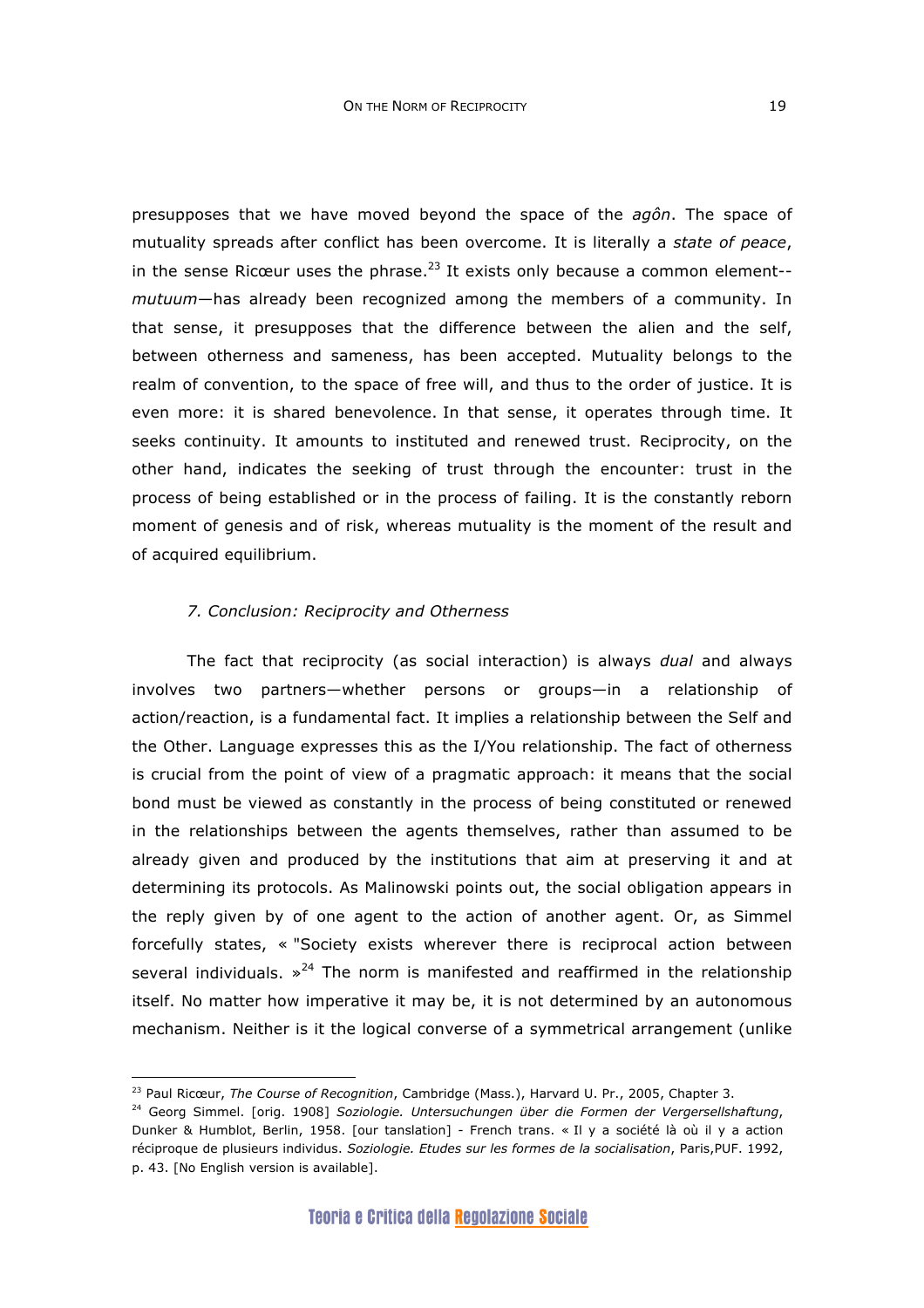the complementariness between rights and duties). The question raised by the confrontation with the Other is that of his acceptance or rejection. This implies a fundamental indeterminacy in the relationship. This indeterminacy is an existential fact. The response of the other remains unpredictable even if the norm is prescriptive. To say that the interaction is reciprocal is to say that my action is a reaction to the action of the other. Because the otherness of the other raises an absolute limit to my own action, the relationship of reciprocity is inaugural, inevitable, and non-predictable. The other cannot be inferred; his existence is an event that affects me. Reciprocity makes it possible to invent a bond in the paradox of a confrontation in which each agent affirms himself and opposes the other, while being at the same time called upon to accept—or to reject—the other. The requirement—or the norm—of reciprocity provides each partner with the ability to accept and transgress the distance that separates him/her from the other. The other thus calls on me to open the pact or to enter the convention that I sign by my reply. At stake is the recognition of one partner and of the other, of one by the other, in a dual relationship of challenge and agonistic confrontation: acceptance or rejection. And yet, that dual and inaugural relationship of recognition opens the way to *plural mutuality* : plurality begins with two agents before it extends to the entire group. Two customers exchange their flasks of wine, and soon an entire table does the same and rejoices in being together.

 *Translated from French by Jean-Louis Morhange*

### *Bibliography*

### *Texts cited or consulted*

**-** Anaximander – Fragment IX see Seligman, Paul, *The* Apeiron *of Anaximander*, London, Athlone Press, 1962.

- Anspach, Mark R., *A charge de revanche. Figures élémentaires de la réciprocité*, Paris, Seuil, 2002.

- Conein, Bernard, *Les sens sociaux*, *Trois essais de sociologie cognitive*, Paris, Economica, 2005.

- Descombes,Vincent, *Les Institutions du sens*, Paris , Minuit, 1996.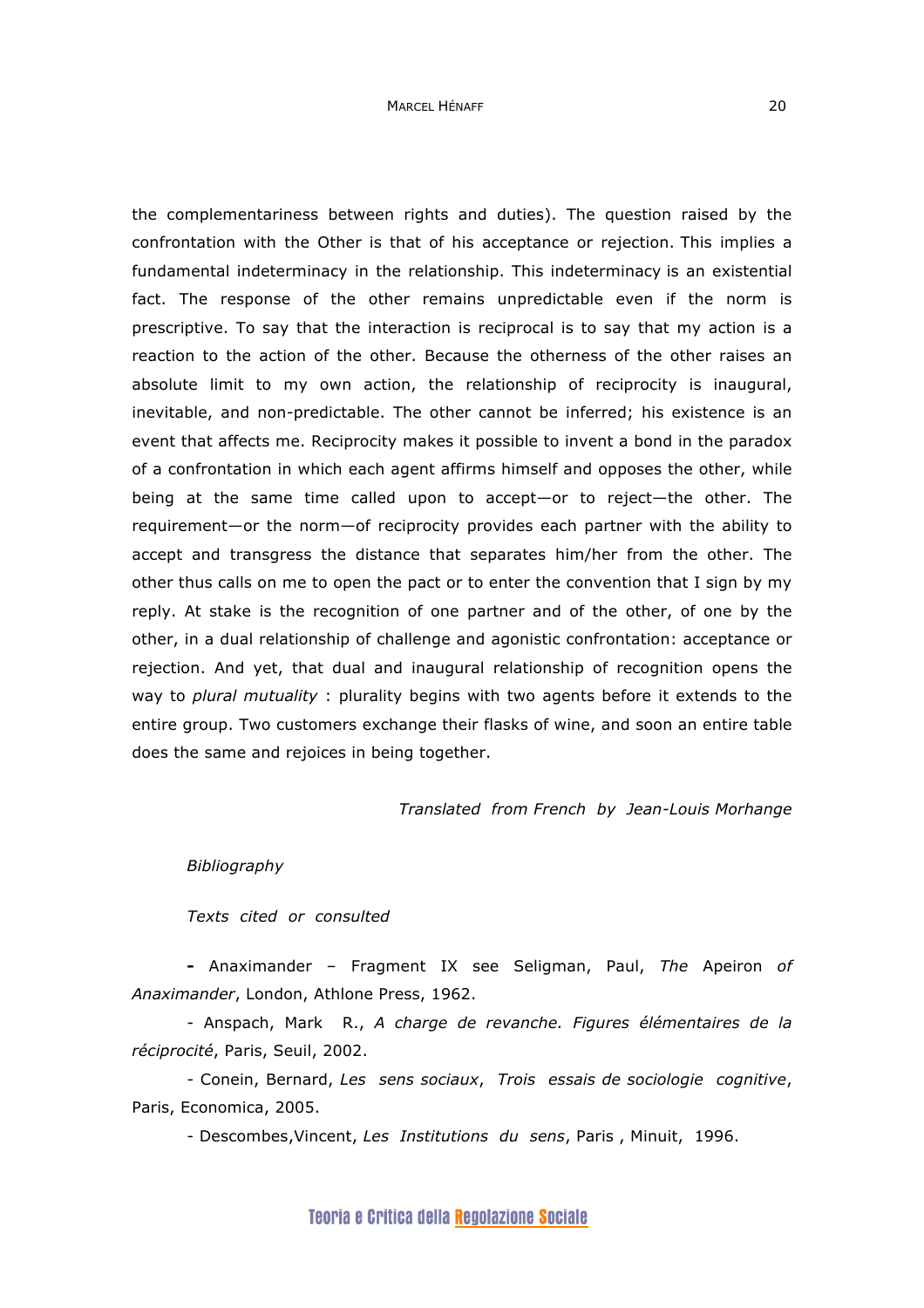- Durkheim, Emile, *The Rules of Sociological Method*, New York, Free Pres, 1982.

- Honneth, Axel, *Struggle for Recognition*, Cambridge, Mass. , Polity, 1995.

- Joas, Hans, *The Creativity of Action*, Univ. of Chicago Press, 1996.

- Livet, Pierre, *Les Normes,* Paris, A. Colin, Paris, 2006.

- Malinowski, Bronilslav, *Argonauts of the Western Pacific*, London, Routledge and Kegan Paul, 1972 [orig. 1922].

- Garapon, Antoine , "Justice et reconnaissance, " in *Esprit*, March-April 2006, "La pensée Ricœur".

- Gouldner, Alvin W. "The Norm of reciprocity", *American Sociological Review*, Vol. 25, n° 2, 1960.

- Hénaff, Marcel, *Le Prix de la Vérité: Don, l'argent, la philosophie*, Paris, Seuil, 2002 [*The Price of Truth: Gift, Money, and Philosophy*, forthcoming, Stanford University Press -- Italian transl*. Il Prezzo della Verità. Il Dono, il denaro, la filosofia*, Troina (En), Città Aperta, 2005].

- ------------- "Religious Ethic, Grace and Capitalism," *European Journal of Sociology*, 3, 2004,

- ------------- "Gift, Market and Social Justice," in R. Gotoh & P. Dumouchel, eds., *Against Injustice, The New Economics of Amartya Sen*, Cambridge U. P., 2009 [forthcoming].

**-** Lévi-Strauss, Claude, *The Elementary Structures of Kinship*, Boston, Beacon Pr., 1969, (orig. French1947),

- Mauss, Marcel, "Essai sur le don" in *Sociologie et anthropologie*, Paris, PUF, 1950; Engl trans. *The Gift,* New York, Norton, 1990.

- Peirce, Charles S.l *Collected Papers*, Cambridge (Mass.), Harvard University Press, Vol. VIII § 321.

- Ogien, Ruwen, *Les causes et les raisons,* Paris, J. Chambon, 1995.

- Polanyi, Karl, *The Great Transformation*, Boston, Beacon Press, 1957 [orig. 1944].

- Rabelais, François, *The Third Book*, Berkeley, U. California Press, 1991 Orig. *Le Tiers Livre,* 

- Ricœur, Paul, *The Course of Recognition*, Cambridge (Mass.), Harvard U. P., 2005.